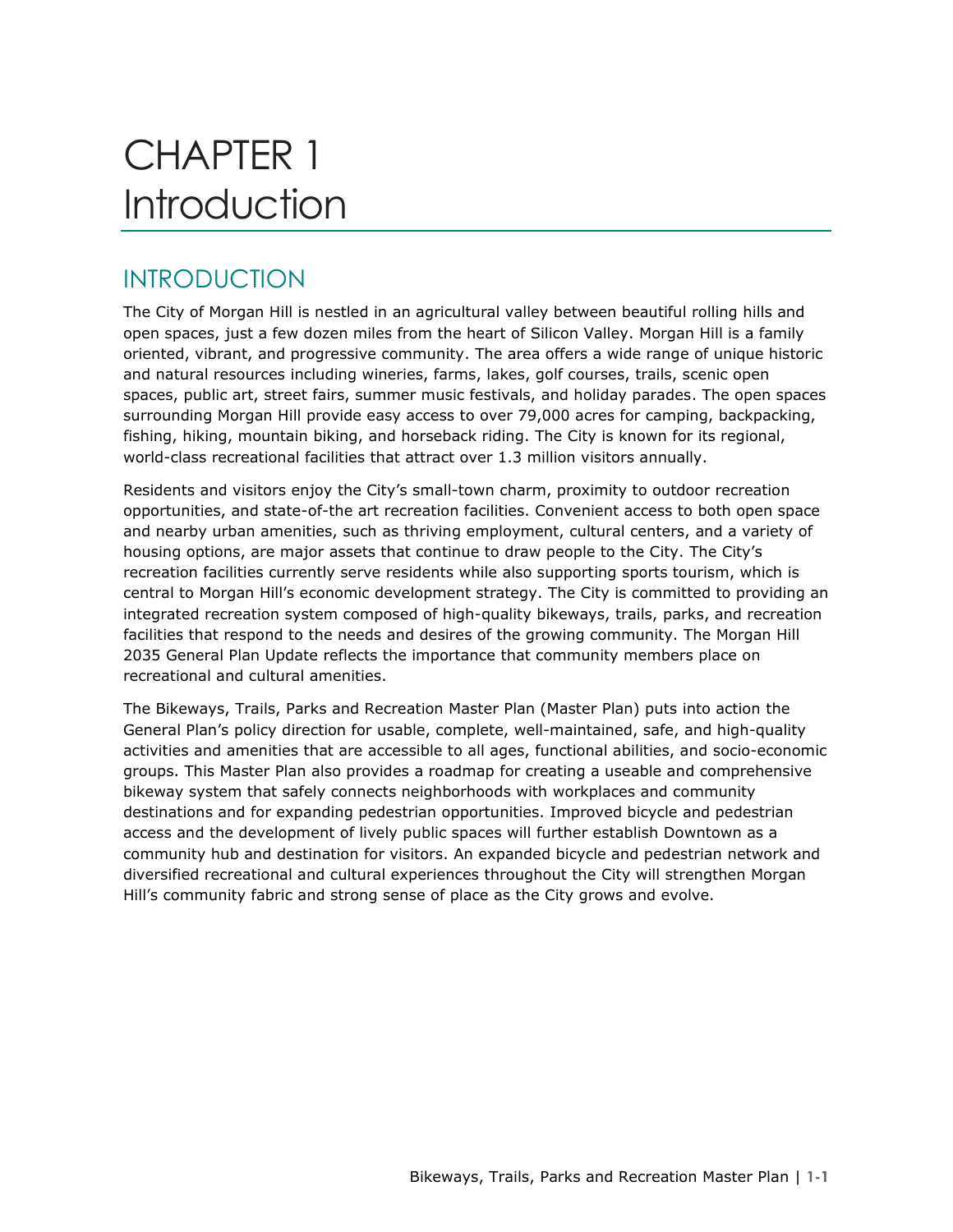# PLAN PURPOSE

The Master Plan is a strategic and practical guide for improving and expanding the City of Morgan Hill's recreation system over the next 20 years. The City's bikeways, trails, parks, and recreation facilities are part of an interconnected system that is foundational to the high quality of life in Morgan Hill. This document integrates information about each of these core recreational facets, drawing on technical analyses, community engagement, and content from three existing plans: Bikeways Master Plan (2008); Trails and Natural Resources Study (2007); and Parks and Recreation Master Plan (2001). The resulting Master Plan provides a cohesive community-based vision for the future along with a comprehensive set of policies, priority projects, and programs. These tactical components will guide decision-making and investments related to capital projects and recreation programs. The document is designed for use by City staff, private developers, and other decision makers in shaping a vibrant recreation system tailored to the community's current and future needs.

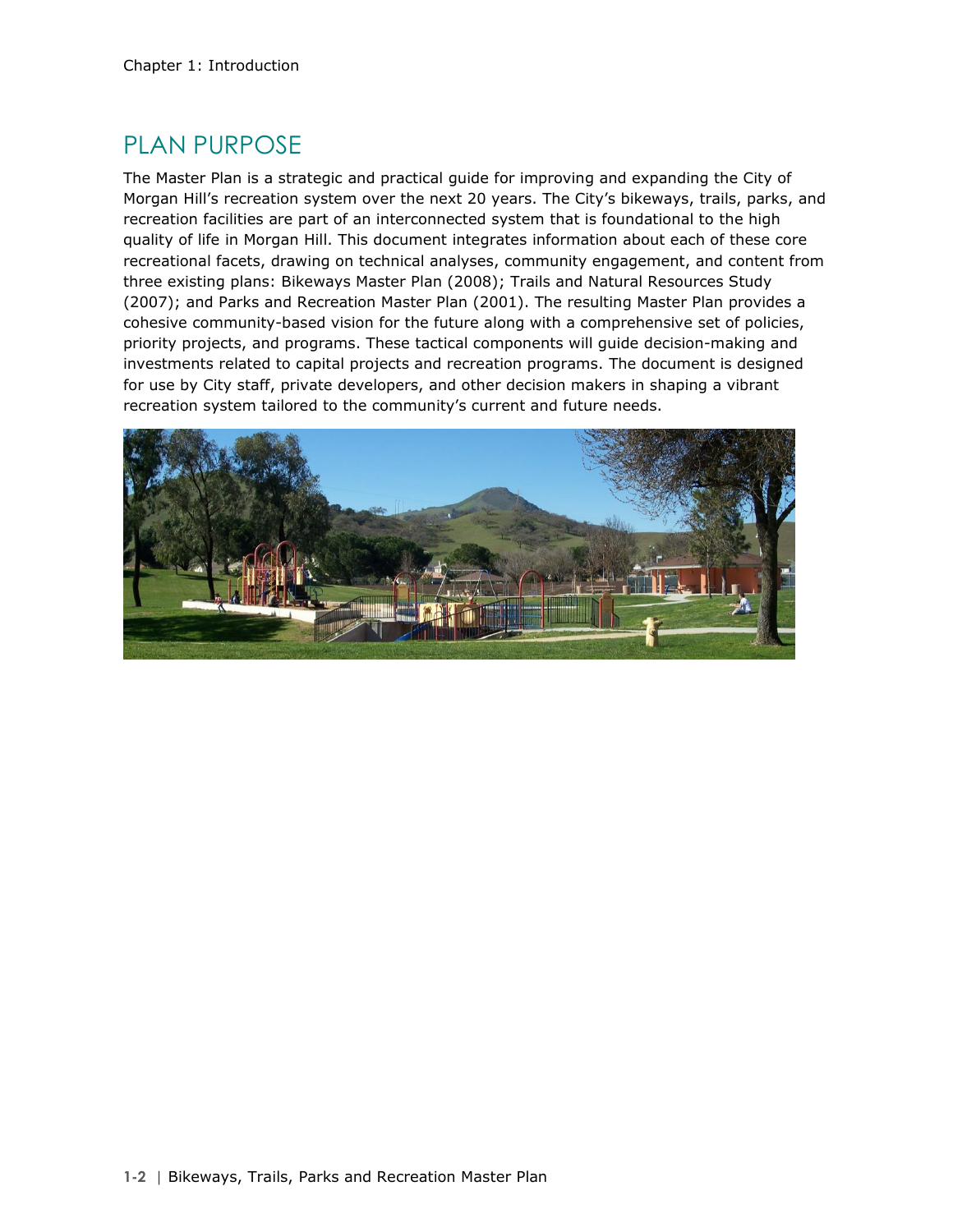# PLANNING CONTEXT

Several related planning initiatives and documents work in conjunction with this Master Plan to maintain and expand Morgan Hill's thriving bikeways, trails, parks, and recreation system. Further, several recent projects stand out as precedents to emulate through Master Plan implementation.

### Related Plans

The Morgan Hill 2035 General Plan (2016) conveys the community's strong value of recreation programs and facilities, scenic hillsides, and the surrounding accessible open spaces. The General Plan articulates a vision for an interconnected network of safe, landscaped, and wellmaintained streets, sidewalks, bikeways, trails, and transit and sets goals for a healthy community, reduced greenhouse gases (GHG's), and economic development. This Master Plan seeks to guide new development and investment in ways that advance the General Plan vision and goals. The Master Plan will help implement General Plan policies by identifying specific strategies, improvements and priority projects.

The Master Plan is consistent with the City's other policies, standards, practices, and plans as they relate to Morgan Hill's bikeways, trails, parks, and recreation development. The master planning process considered existing City policies and practices and makes recommendations for additions and revisions. The Master Plan also references previous planning efforts that provide guidance for the City's bikeways, trails, parks, and recreation system.

Relevant City planning initiatives include:

- Community and Recreation Center Strategic Plan (2015)
- Agricultural Lands Preservation Program (2014)
- Downtown Placemaking Investment Strategy (2014)
- El Toro Trail Access Strategy (2014)
- Aquatics Strategic Plan (2010)
- The Downtown Specific Plan (2009)

Other local and regional documents that inform the Master Plan include:

- Upper Llagas Creek Flood Protection Project (Updated 2016)
- Santa Clara Valley Open Space Greenprint (2014)
- Santa Clara County General Plan (1994)
- Santa Clara Countywide Trails Master Plan (1995)

### Growth Management

Morgan Hill is committed to orderly growth and development. In 1996, Morgan Hill and Santa Clara County jointly adopted a long-term Urban Growth Boundary (UGB) and associated policies. The UGB is encompassed within the Sphere of Influence (SOI) and is intended to be the ultimate limit to urbanization within which all future urban development in Morgan Hill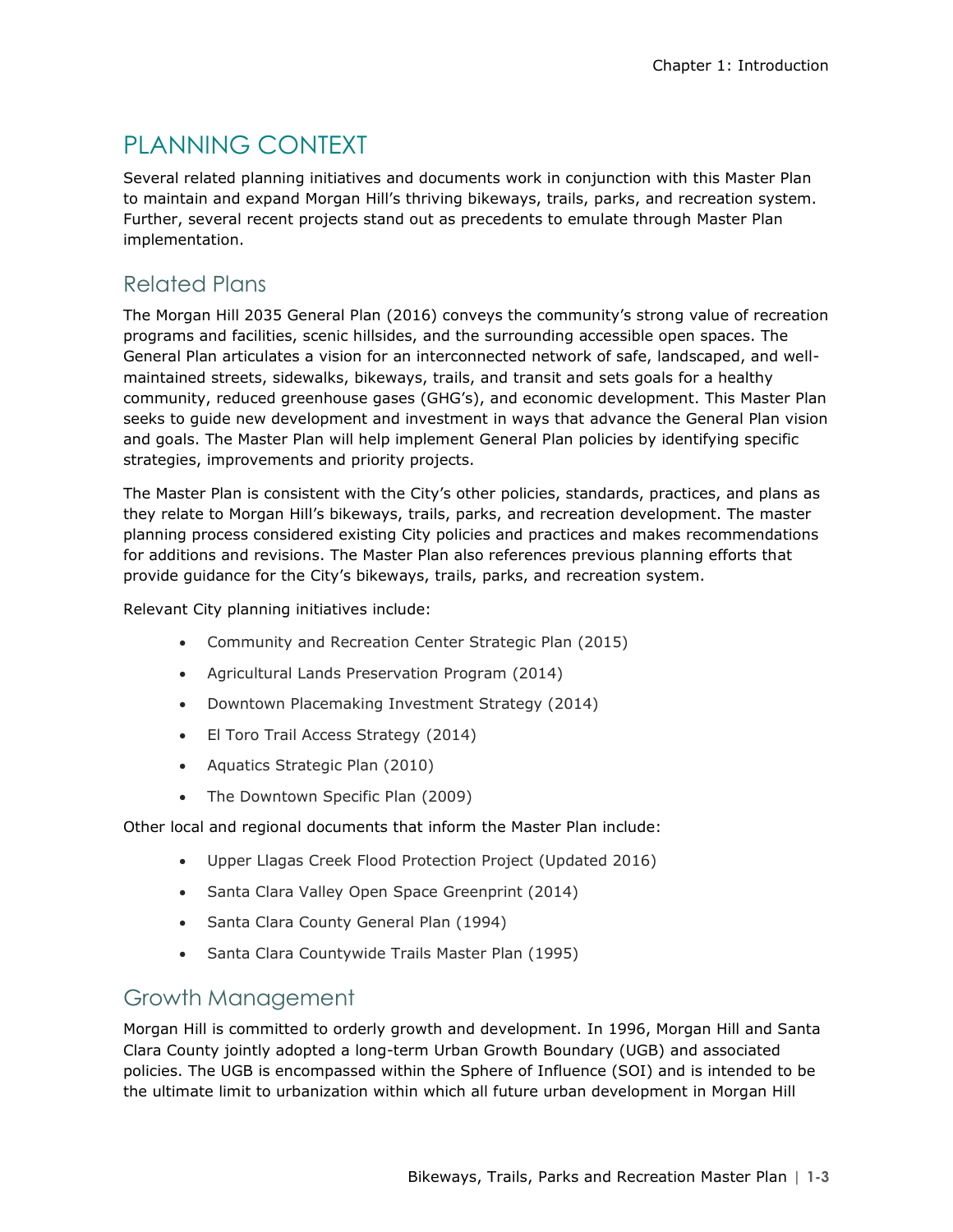should occur. It is designed to encourage compact, efficient infill development and discourage more costly development at the edge of the City. The UGB also helps to ensure that urban services provided by the City to existing neighborhoods will not be reduced by the service demands of new urban development at the City's fringe.

Morgan Hill's long-standing voter approved Residential Development Control System (RDCS) has provided Morgan Hill with the ability to manage residential growth and leverage housing developer resources for the benefit of the community. In addition to leveraging park impact fees for maintenance and improvements at existing City parks, this unique RDCS system has resulted in 41 private parks and open spaces in housing developments throughout the City.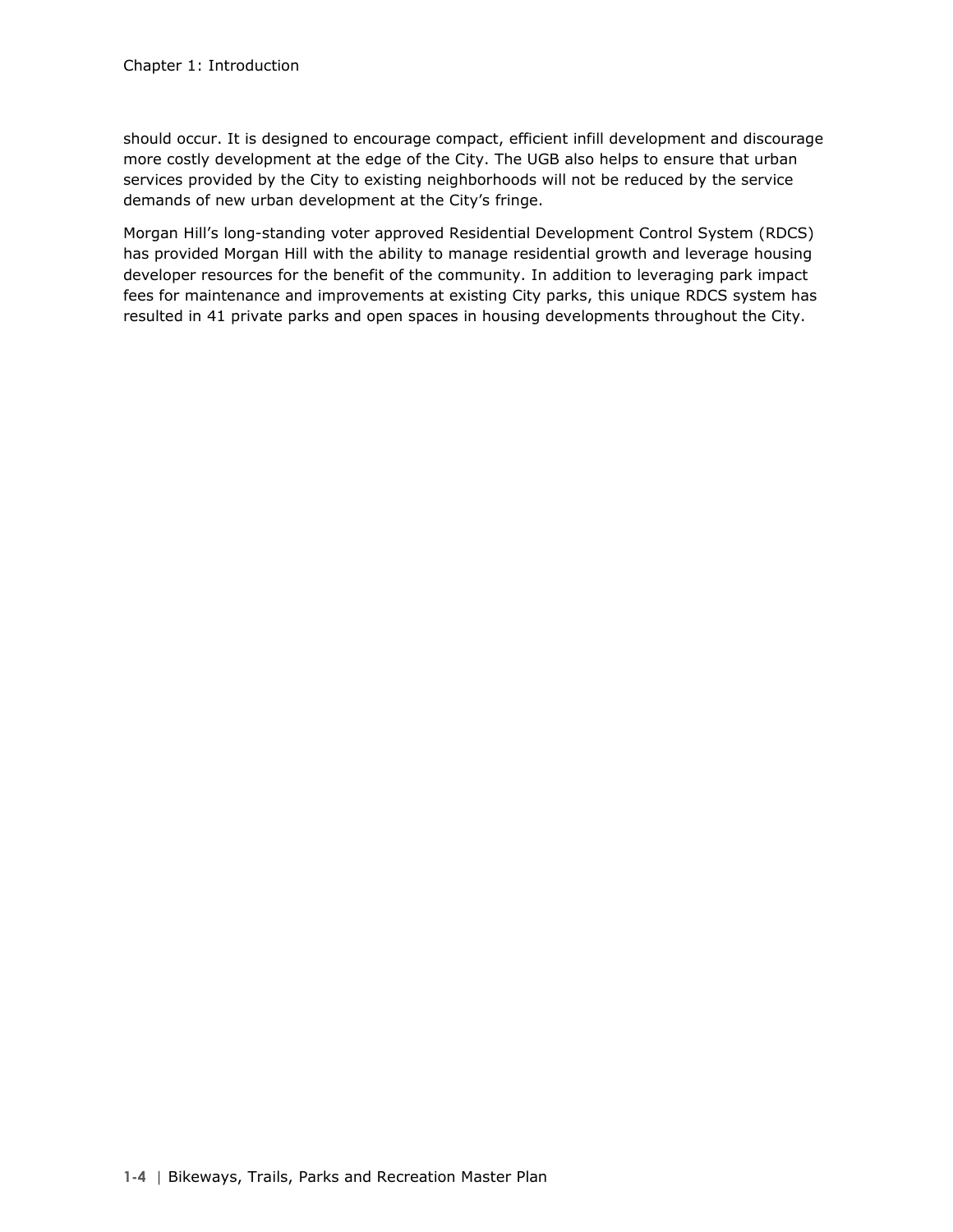# RELEVANT PROJECTS

The City of Morgan Hill is taking steps to enhance its parks, streetscapes, and elements that enhance its unique sense of place. Several exciting Downtown projects—underway or recently completed—illustrate the City's trajectory. These projects are imaginative, artistic, multigenerational, and functional. They reflect contemporary community input and values.



**Pop-Up and Pilot Projects**—Recent pop-up and parklet projects proved effective tools in offering opportunities for the community to experience possible changes as temporary exhibits and provided data for future implementation. Downtown pop-up park installations helped gauge community response to park location, use, and a variety of interactive elements. A pilot lane reduction project on Monterey Road allowed community members to assess roadway performance and character; ultimately, the project provided the impetus for an alternate preferred roadway configuration (described below). The City aims to encourage additional pop-up parks, parklets, and street activation to assist in future decision-making.



**Downtown Parks**—Three unique parks are planned to provide permanent space for multi-generational recreation, gathering, fitness, and relaxation in the heart of Morgan Hill. The popularity of temporary "pop-up" park installations provided the momentum to move forward with implementation of final concepts for Railroad, Third Street Creek and Nob Hill Trail Parks. The parks will feature a variety of interactive elements that were included in the temporary installations such as movable chairs, games, an oversized chair,

and foam blocks. Additionally, the parks will provide long term park amenities including play equipment and access to natural environments.



**Monterey Road Streetscape Improvements**—Bicycle and pedestrian safety improvements, along with median beautification, were implemented along the Downtown segment of Monterey Road. Upgrades included bicycle sharrows, traffic calming elements, intersection improvements, and other visual enhancements. These improvements aligned with the community's intent to strengthen community connections and provide a safer, more comfortable experience for walking and riding bikes. The City is committed to continuing to make multimodal improvements to Monterey.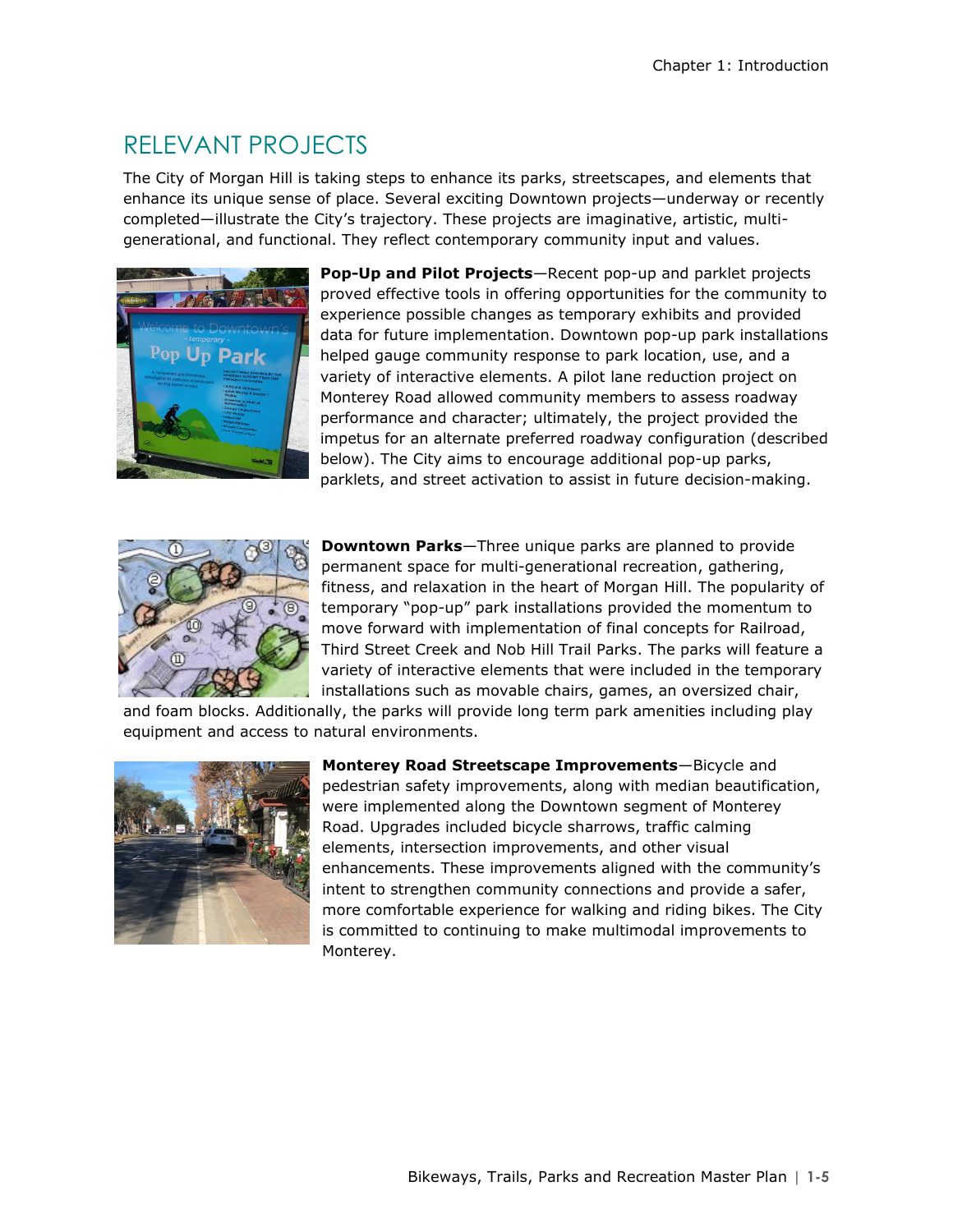

**Public Art**—Morgan Hill boasts attractive public art ranging from traditional bronze sculptures to several contemporary pieces installed through the City's Creative Placemaking Mini Grant Program. These comprise works such as a mural depicting Morgan Hill's agricultural heritage and two parking garage sculptures: a large-scale illuminated tarantula (native to Morgan Hill) and a glass enclosure featuring the colors of Poppy Jasper, a local gemstone. The success of these and other local public art pieces provides inspiration for additional investment in a wide range of artwork that celebrates Morgan Hill's heritage and distinct sense of place.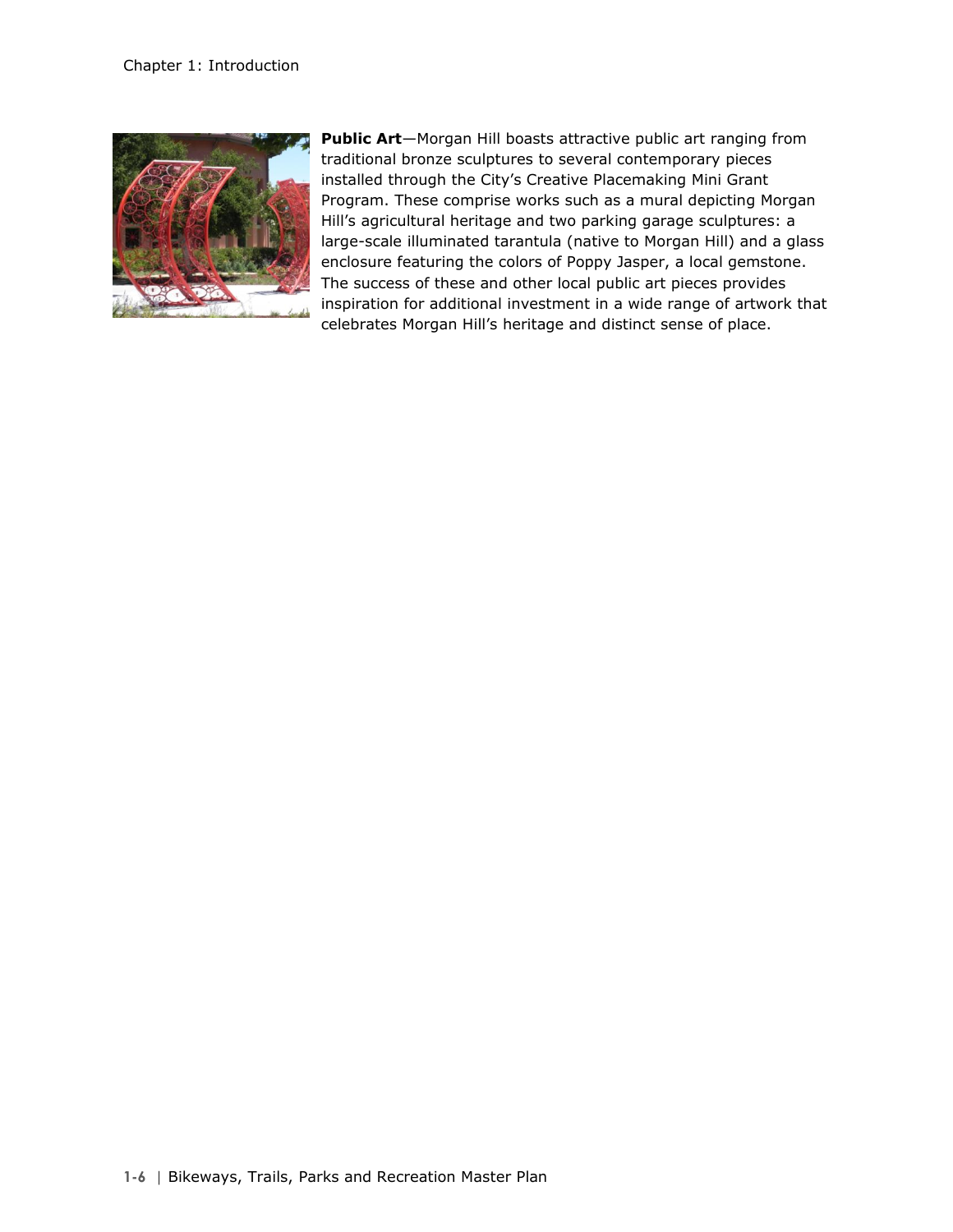# PLANNING PROCESS

This Master Plan is the culmination of an in-depth technical planning analysis and a robust community-based process. The planning process actively engaged local stakeholders, property owners, youth, sports leagues, advocacy groups, the Morgan Hill Historic Society, the Parks and Recreation Commission, City Council, and members of the public. The project team also collaborated with Santa Clara County Parks and Recreation Department and Roads and Airports Department as well as the Santa Clara Valley Open Space Authority and Valley Transportation Authority to identify potential partnership opportunities and shared priorities. The City hired multi-disciplinary consultants MIG, Inc. to support the planning process and perform necessary technical analyses for the Master Plan development effort.

#### **Figure 1-1: Master Planning Process**

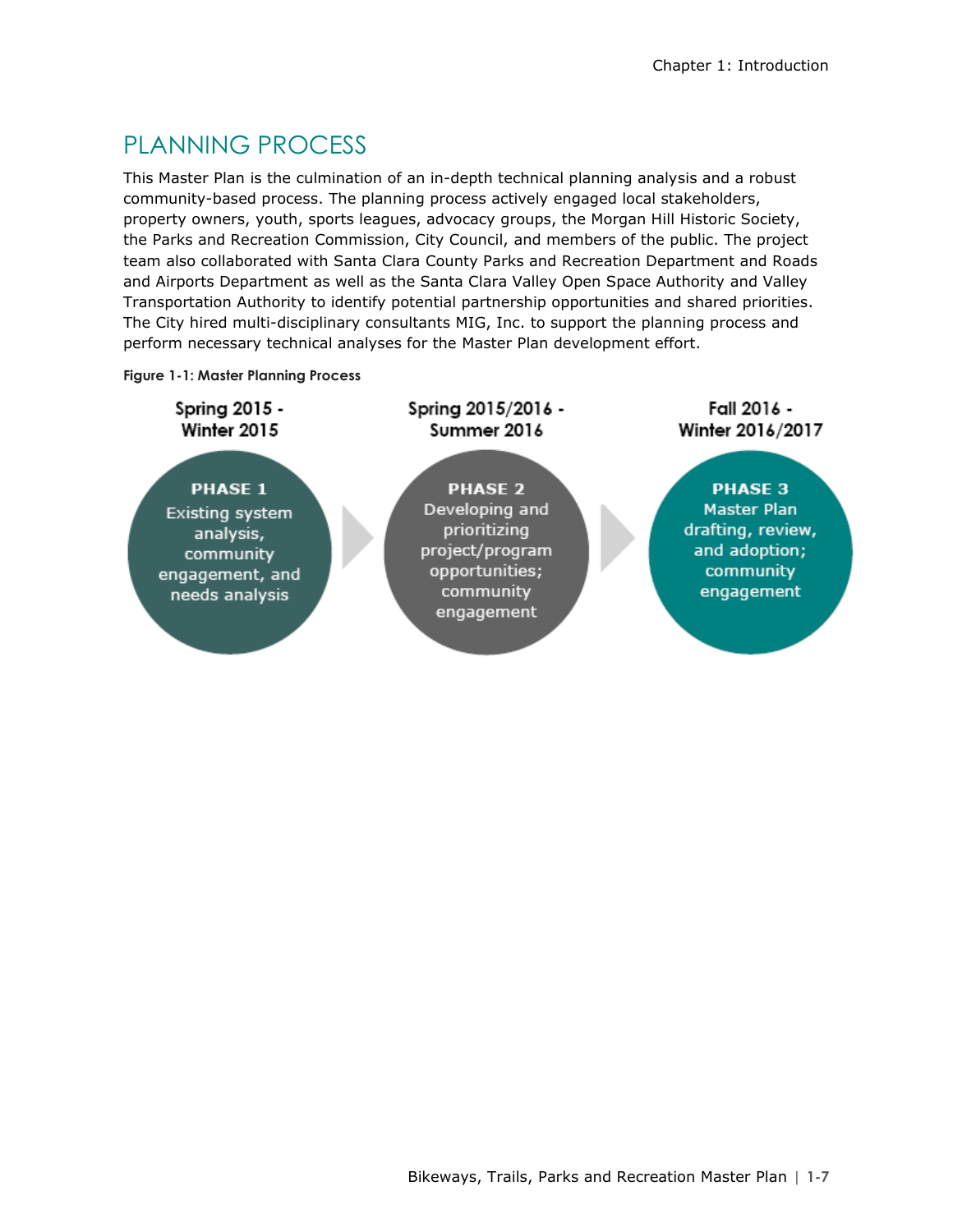## COMMUNITY OUTREACH

**1,100** community members participated in the online community survey

**400** community members participated in the online mapbased survey

150 community members participated in intercept surveys at six locations throughout Morgan Hill

25 Stakeholder Advisory Group members provided input regularly throughout the planning process

**40** youth participated in a park design workshop

**30** community members participated in a planning workshop

The City of Morgan Hill launched the planning process in fall 2015. The public outreach and engagement portion of the process involved gathering extensive input from the local community about current use, needs, and preferences for the recreation system. This entailed a variety of methods and tools to engage and inform the community including workshops, stakeholder interviews, a stakeholder advisory group, intercept surveys (at parks, community centers, and popular public spaces), an online mapping questionnaire and survey, public meetings and hearings, as well as a project webpage and email updates.

Early in the process, the team assessed existing conditions covering: the current bikeways, trail, and park network, existing recreation facilities and program offerings, demographics, and regional and national recreational trends. This assessment drew from existing studies and data, as well as field observations and input from stakeholders and City staff. The team evaluated geographic, program, and revenue data to identify needs and opportunities in the system. After creating updated inventories and maps of the existing parks and recreation facilities, the team analyzed the distribution and accessibility of each. This work included identifying paths and barriers within a quarter-mile and half-mile walking distance of recreational destinations.

Findings from this existing conditions assessment were used as a basis for workshop discussions and preliminary Master Plan recommendations, which were confirmed or refined with staff and stakeholder input. Final policies, projects, and priorities reflected in this Master Plan are built on this foundation of data analysis coupled with community values. Highlights of these findings and the community engagement

activities are outlined in Chapter 2: Existing Conditions and Community Needs. More detailed studies are included in Appendices H-L.